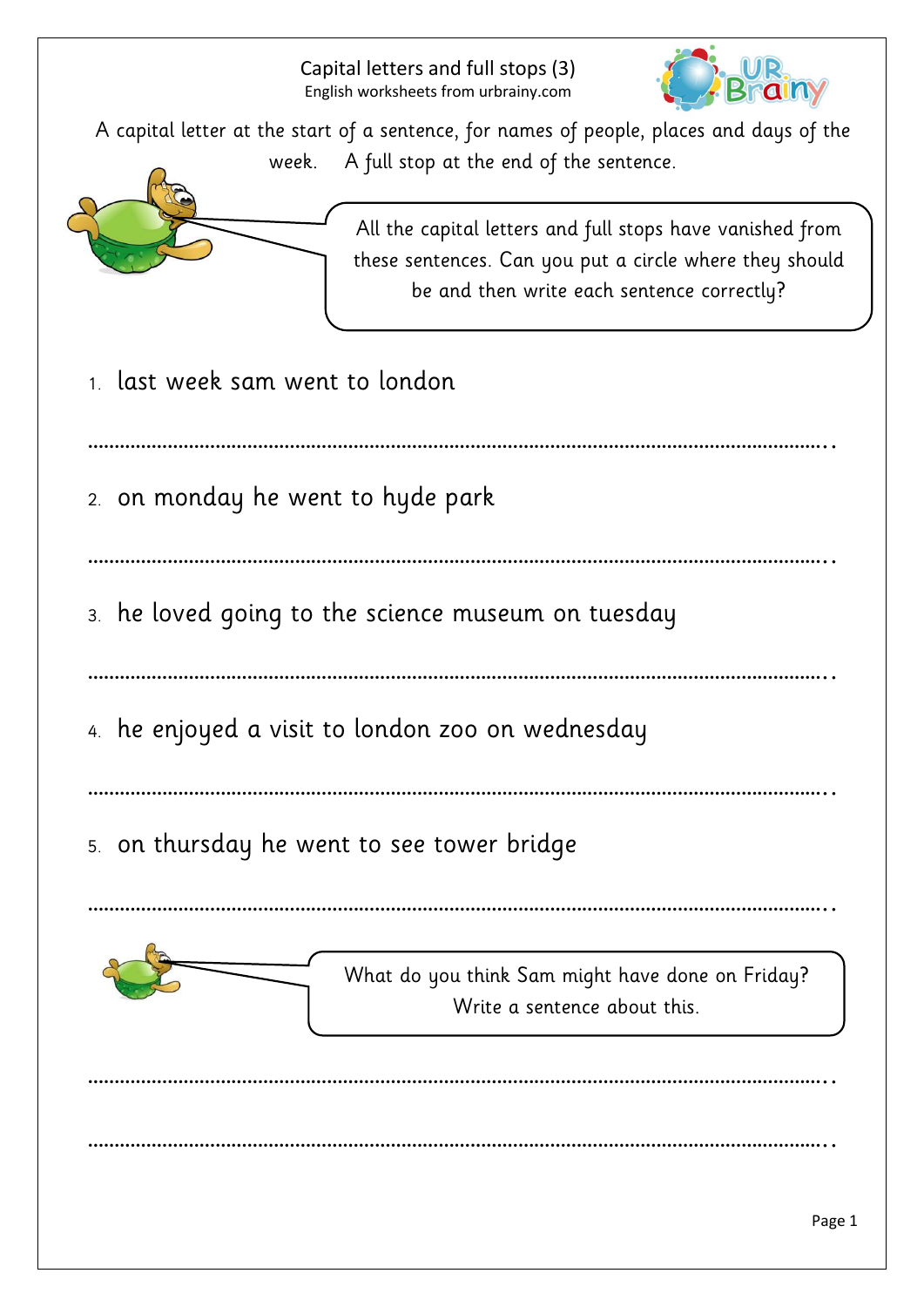

A capital letter at the start of a sentence, for names of people, places and days of the week. A full stop at the end of the sentence.



All the capital letters and full stops have vanished from these sentences. Can you put a circle where they should be and then write each sentence correctly?

1. dan and jo live in London and love watching football

…………………………………………………………………………………………………………………………..

2. dan goes to all the games at chelsea

…………………………………………………………………………………………………………………………..

3. jo likes to watch the games at watford

…………………………………………………………………………………………………………………………..

- 4. last saturday chelsea played watford
- …………………………………………………………………………………………………………………………..

…………………………………………………………………………………………………………………………..

…………………………………………………………………………………………………………………………..

…………………………………………………………………………………………………………………………..

5. after the game dan was sad but jo was happy

What do you think happened at the football match? Write a sentence about this.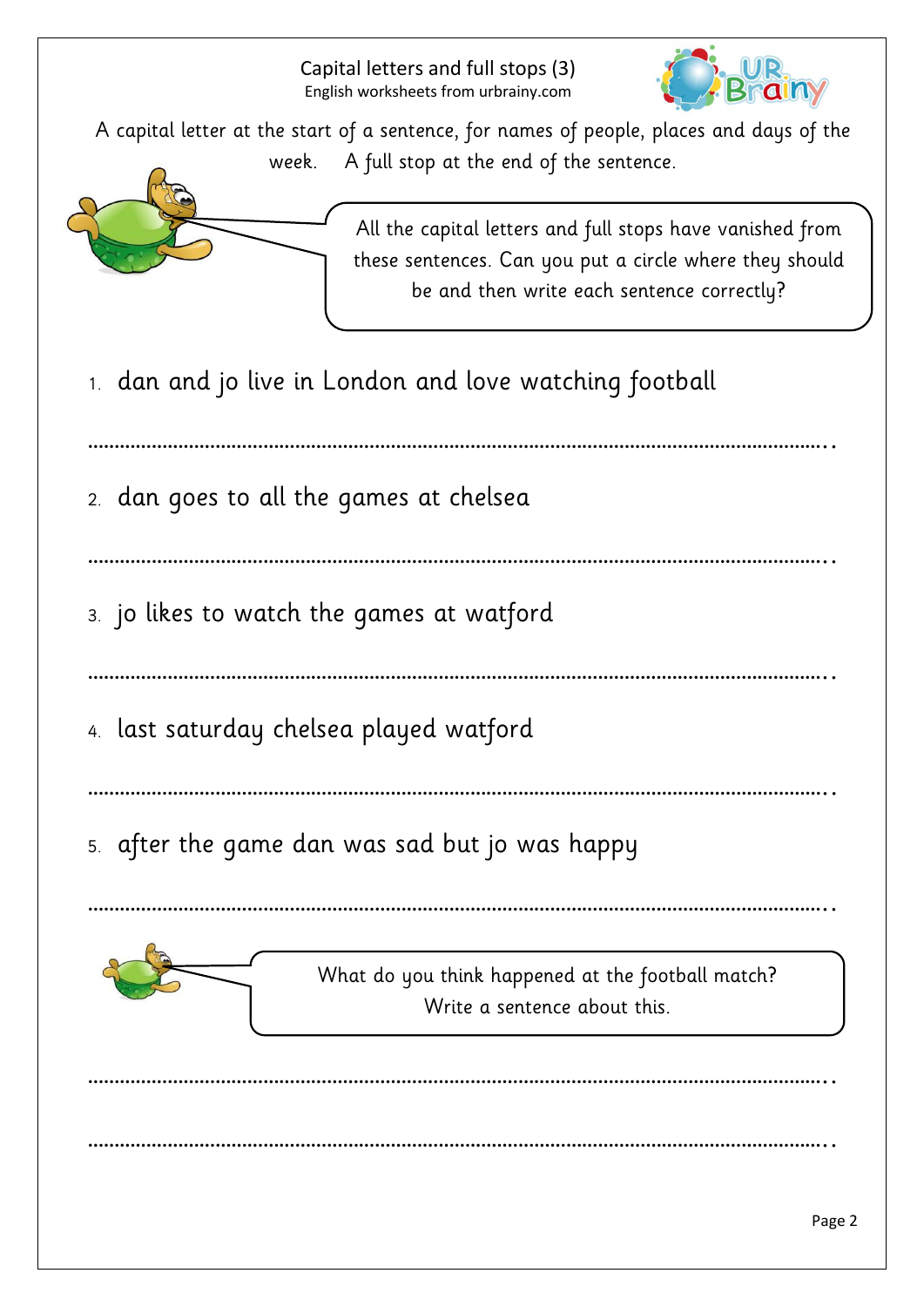

A capital letter at the start of a sentence, for names of people, places and days of the week. A full stop at the end of the sentence.



All the capital letters and full stops have vanished from these sentences. Can you put a circle where they should be and then write each sentence correctly?

1. on monday sue and sam flew to spain

…………………………………………………………………………………………………………………………..

2. alice and tom drove to scotland on wednesday

…………………………………………………………………………………………………………………………..

- 3. on friday gavin and sara got on a train to paris
- …………………………………………………………………………………………………………………………..
- 4. tina and vera sailed across to ireland on tuesday
- …………………………………………………………………………………………………………………………..

…………………………………………………………………………………………………………………………..

…………………………………………………………………………………………………………………………..

…………………………………………………………………………………………………………………………..

5. paul and peter walked from eastbourne to brighton

Write a sentence about a journey to a town or city, making sure you put all the capital letters in.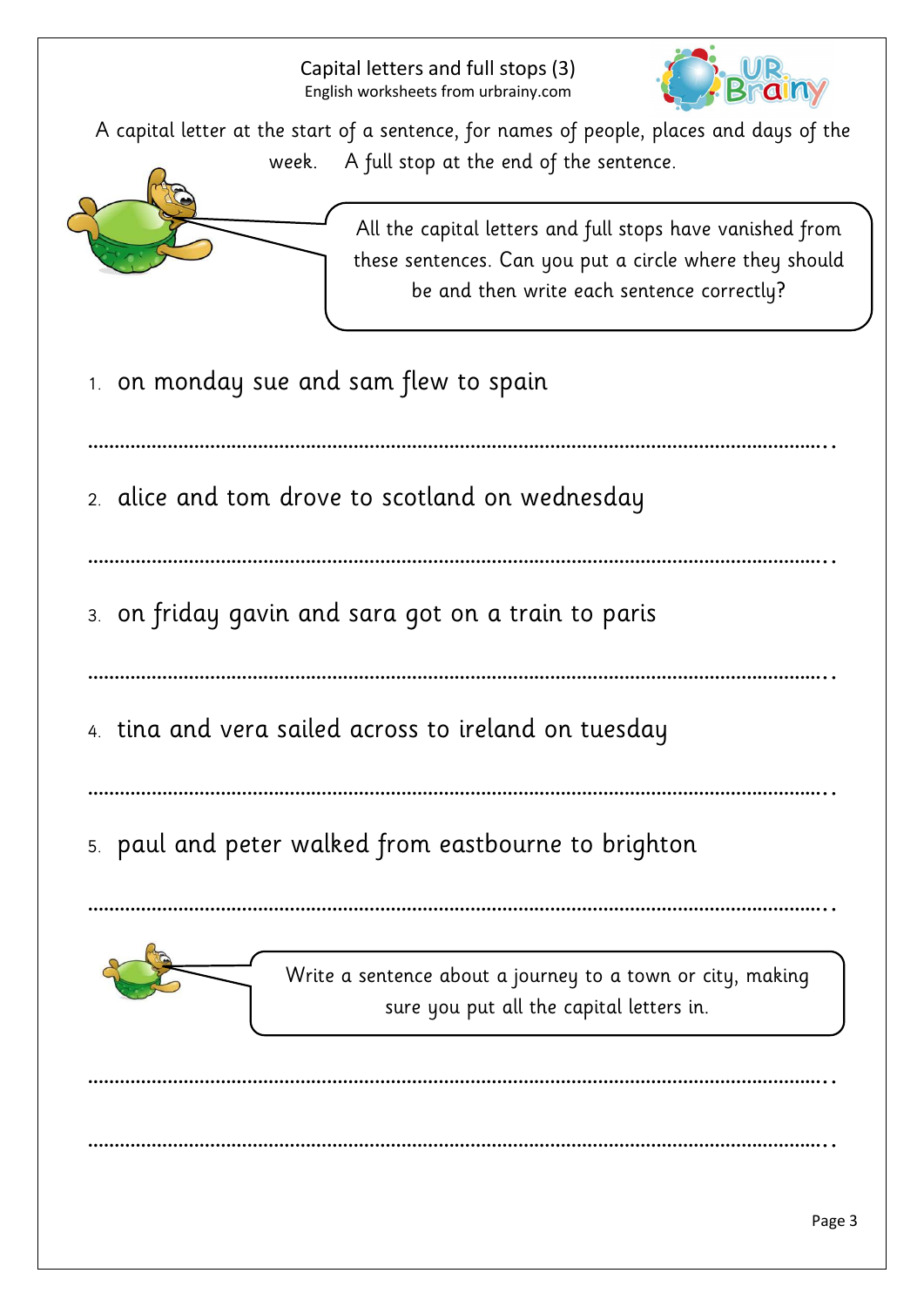

A capital letter at the start of a sentence, for names of people, places and days of the week. A full stop at the end of the sentence.



All the capital letters and full stops have vanished from these sentences. Can you put a circle where they should be and then write each sentence correctly?

1. tom and i went to paris to see the eiffel tower

…………………………………………………………………………………………………………………………..

2. thorpe park was really busy on saturday

…………………………………………………………………………………………………………………………..

- 3. in denmark there is a big legoland
- …………………………………………………………………………………………………………………………..
- 4. i climbed up blackpool tower last sunday
- …………………………………………………………………………………………………………………………..

…………………………………………………………………………………………………………………………..

…………………………………………………………………………………………………………………………..

…………………………………………………………………………………………………………………………..

5. nina and lisa went for a ride on the london eye



Write a sentence about a famous place you have been to. Remember to make sure you put all the capital letters in.